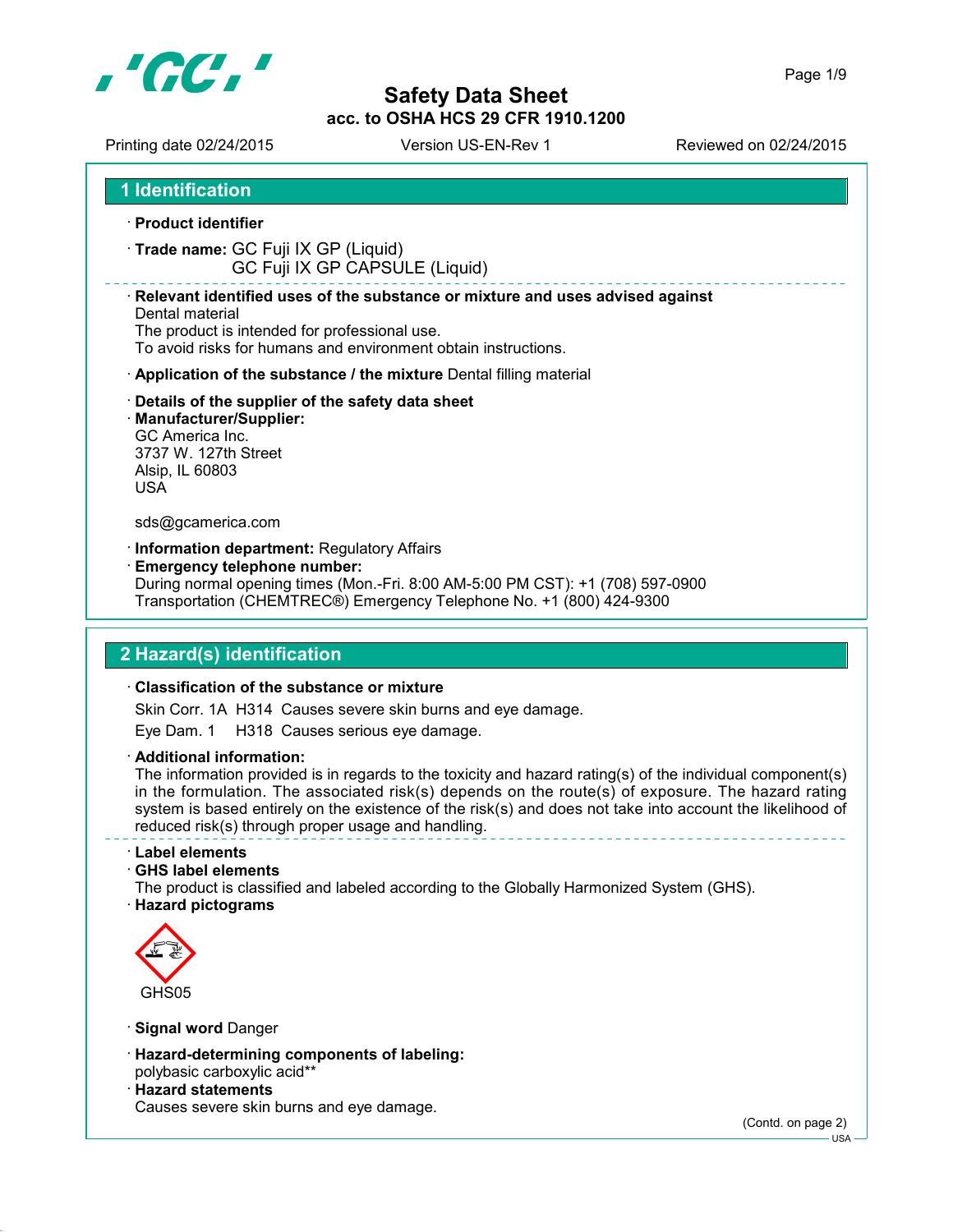Printing date 02/24/2015 Version US-EN-Rev 1 Reviewed on 02/24/2015

# **Trade name:** GC Fuji IX GP (Liquid) GC Fuji IX GP CAPSULE (Liquid)

(Contd. of page 1)

 **Precautionary statements** Do not breathe dusts or mists. Wear eye protection / face protection. If on skin (or hair): Take off immediately all contaminated clothing. Rinse skin with water/shower. If in eyes: Rinse cautiously with water for several minutes. Remove contact lenses, if present and easy to do. Continue rinsing. Immediately call a poison center/doctor. Store locked up. Dispose of contents/container in accordance with local/regional/national/international regulations. **Classification system: NFPA ratings (scale 0 - 4)** 2 0  $\overline{\mathbf{0}}$  $Health = 2$  $Fire = 0$ Reactivity =  $0$  **HMIS-ratings (scale 0 - 4) HEALTH**  FIRE  $\boxed{2}$  $\boxed{0}$ Health  $= 2$  $Fire = 0$  $Reactivity = 0$ 

**Other hazards**

**REACTIVITY** 0

- **Results of PBT and vPvB assessment**
- **PBT:** Not applicable.
- **vPvB:** Not applicable.

### **3 Composition/information on ingredients**

**Chemical characterization: Mixtures**

**Description:** Mixture of the substances listed below with nonhazardous additions.

### **Dangerous components:**

polybasic carboxylic acid\*\* The Contract of the Contract of the Second Second Second Second Second Second Second Second Second Second Second Second Second Second Second Second Second Second Second Second Second Second Seco

#### **Additional information:**

If a substance is marked with \*\*, then substance is a trade secret. This is allowed under OSHA's Hazard Communication Standard (HCS) as a trade secret and under GHS as Confidential Business Information (CBI).

### **4 First-aid measures**

#### **Description of first aid measures**

**General information:**

Immediately remove any clothing soiled by the product. If symptoms persist consult doctor.

**After inhalation:**

Supply fresh air; consult doctor in case of complaints.

In case of unconsciousness place patient stably in side position for transportation.

#### **After skin contact:**

Immediately wash with water and soap and rinse thoroughly. Seek medical treatment.

(Contd. on page 3)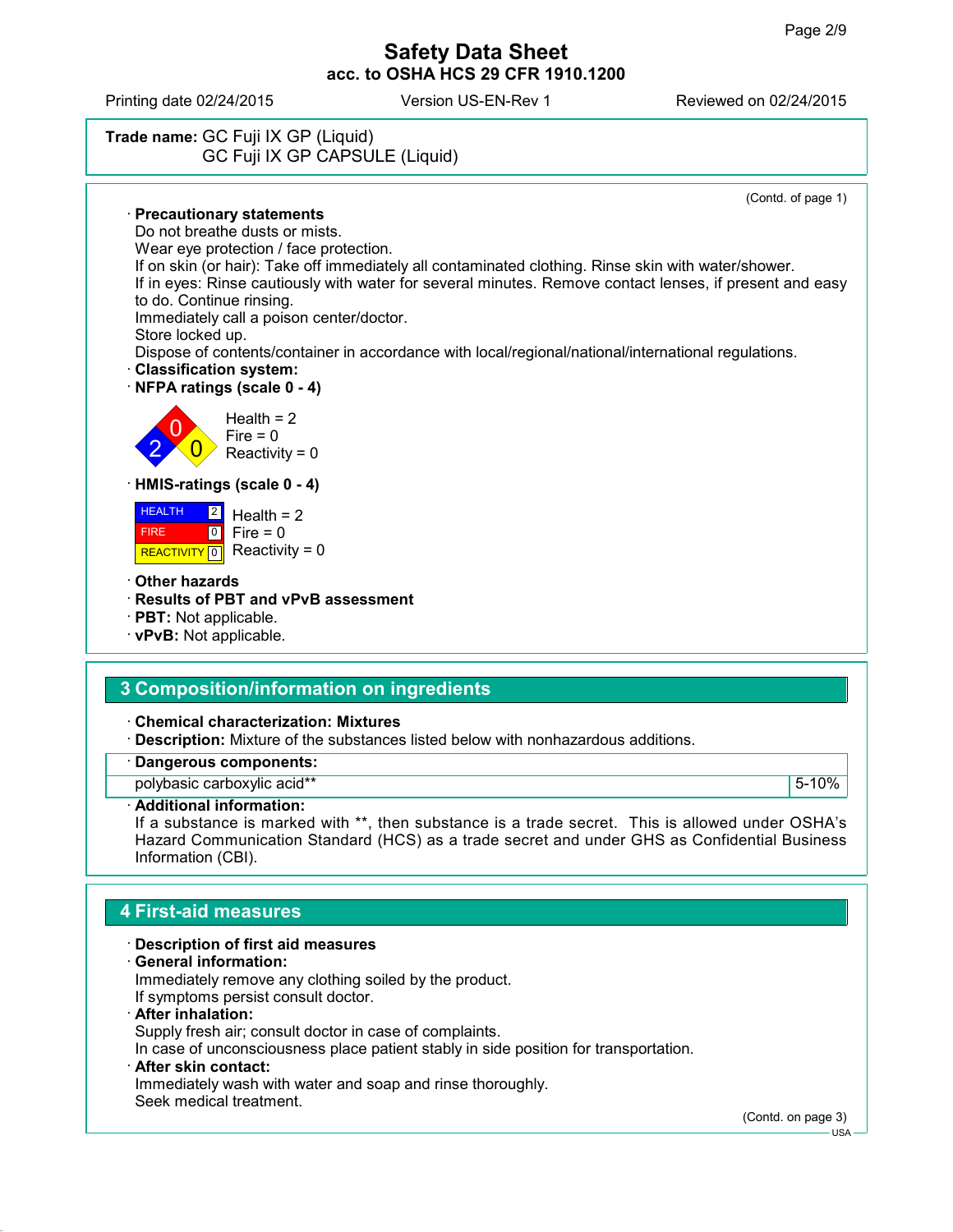Printing date 02/24/2015 Version US-EN-Rev 1 Reviewed on 02/24/2015

# **Trade name:** GC Fuji IX GP (Liquid) GC Fuji IX GP CAPSULE (Liquid)

(Contd. of page 2)

 **After eye contact:** Protect unharmed eye. Rinse opened eye for several minutes under running water. Call a doctor immediately.

#### **After swallowing:** Rinse out mouth and then drink plenty of water. If symptoms persist consult doctor.

- **Information for doctor:**
- **Most important symptoms and effects, both acute and delayed** No further relevant information available.
- **Indication of any immediate medical attention and special treatment needed** No further relevant information available.

## **5 Fire-fighting measures**

- **Extinguishing media**
- **Suitable extinguishing agents:** CO2, extinguishing powder or water spray. Fight larger fires with water spray or alcohol resistant foam. Use fire fighting measures that suit the environment.
- **For safety reasons unsuitable extinguishing agents:** Water with full jet
- **Special hazards arising from the substance or mixture**

Formation of toxic gases is possible during heating or in case of fire.

- **Advice for firefighters**
- **Protective equipment:** Wear self-contained respiratory protective device.
- **Additional information**

Dispose of fire debris and contaminated fire fighting water in accordance with official regulations.

### **6 Accidental release measures**

| <b>Personal precautions, protective equipment and emergency procedures</b><br>Remove persons from danger area.<br>Avoid contact with the eyes and skin. |
|---------------------------------------------------------------------------------------------------------------------------------------------------------|
| Wear protective clothing.                                                                                                                               |
| <b>Environmental precautions:</b>                                                                                                                       |
| Do not allow product to reach sewage system or any water course.                                                                                        |
| Do not allow to penetrate the ground/soil.                                                                                                              |
| Methods and material for containment and cleaning up:                                                                                                   |
| Use neutralizing agent.                                                                                                                                 |
| Absorb liquid components with liquid-binding material.                                                                                                  |
| Dispose of the collected material according to regulations.                                                                                             |
| · Reference to other sections                                                                                                                           |
| See Section 7 for information on safe handling.                                                                                                         |
| See Section 8 for information on personal protection equipment.                                                                                         |

See Section 13 for disposal information.

USA

(Contd. on page 4)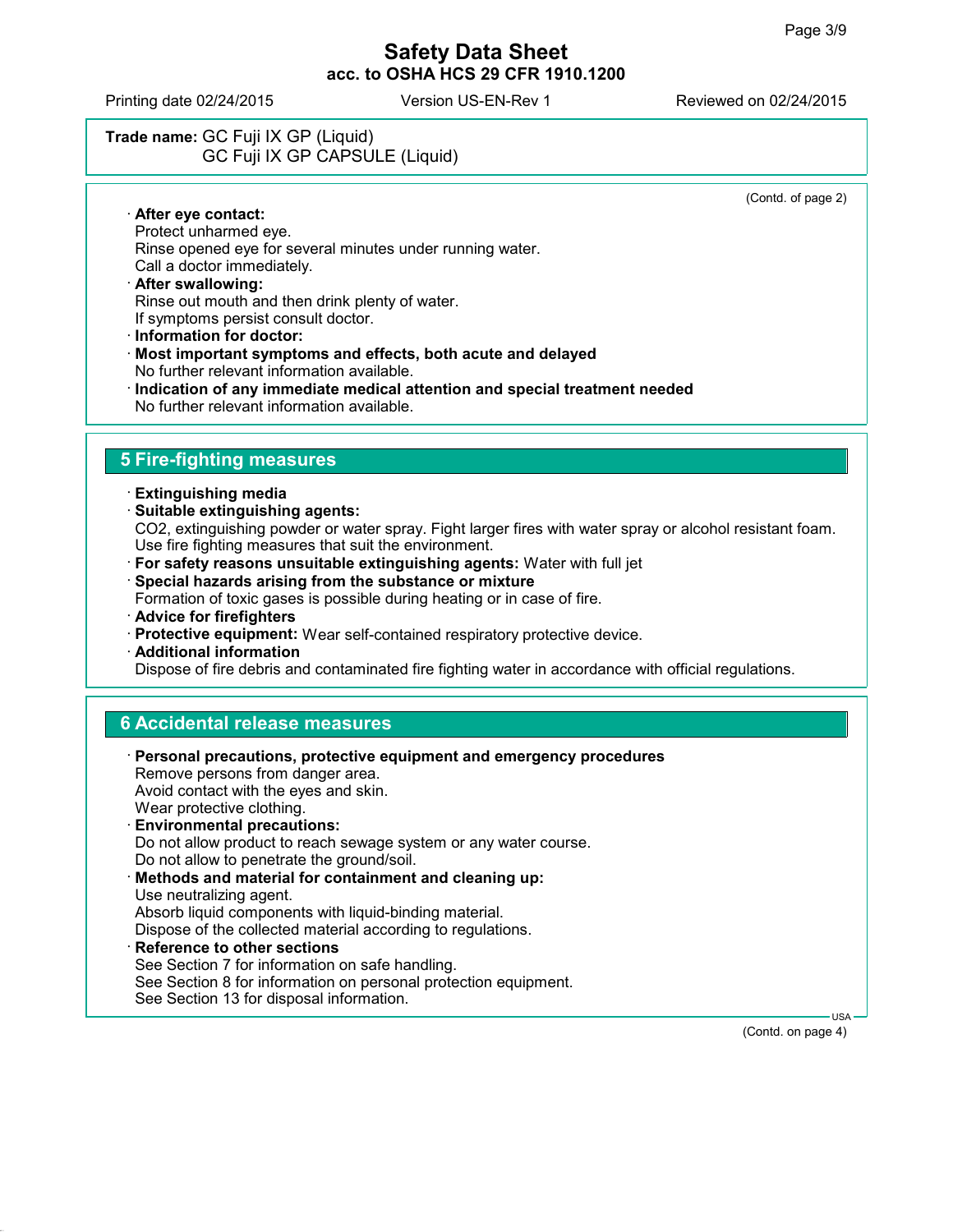Printing date 02/24/2015 Version US-EN-Rev 1 Reviewed on 02/24/2015

**Trade name:** GC Fuji IX GP (Liquid) GC Fuji IX GP CAPSULE (Liquid)

(Contd. of page 3)

### **7 Handling and storage**

- **Handling:**
- **Precautions for safe handling**
- Observe instructions for use.
- Ensure good ventilation/exhaustion at the workplace.
- Prevent formation of aerosols.
- Avoid contact with the eyes and skin.
- **Information about protection against explosions and fires:** No special measures required.
- **Storage:**
- **Requirements to be met by storerooms and receptacles:** Store only in unopened original receptacles.
- **Information about storage in one common storage facility:** Store away from foodstuffs.
- **Further information about storage conditions:** Observe instructions for use / storage. Keep receptacle tightly sealed. **Specific end use(s)** No further relevant information available.

# **8 Exposure controls/personal protection**

**Additional information about design of technical systems:** No further data; see item 7.

- **Control parameters**
- **Components with limit values that require monitoring at the workplace:**

The product does not contain any relevant quantities of materials with critical values that have to be monitored at the workplace.

- **Additional information:** The lists that were valid during the creation were used as basis.
- **Exposure controls**
- **Personal protective equipment:**
- **General protective and hygienic measures:**
- The usual precautionary measures for handling chemicals should be followed.
- Avoid contact with the eyes and skin.

Wash hands before breaks and at the end of work.

Keep away from foodstuffs, beverages and feed.

Immediately remove all soiled and contaminated clothing.

- **Breathing equipment:** Suitable respiratory protective device recommended.
- **Protection of hands:** Protective gloves
- **Material of gloves**

The selection of the suitable gloves does not only depend on the material, but also on further marks of quality and varies from manufacturer to manufacturer. As the product is a preparation of several substances, the resistance of the glove material can not be calculated in advance and has therefore to be checked prior to the application.

- **Penetration time of glove material** The exact break through time has to be found out by the manufacturer of the protective gloves and has to be observed.
- **Eye protection:** Safety glasses

(Contd. on page 5)

USA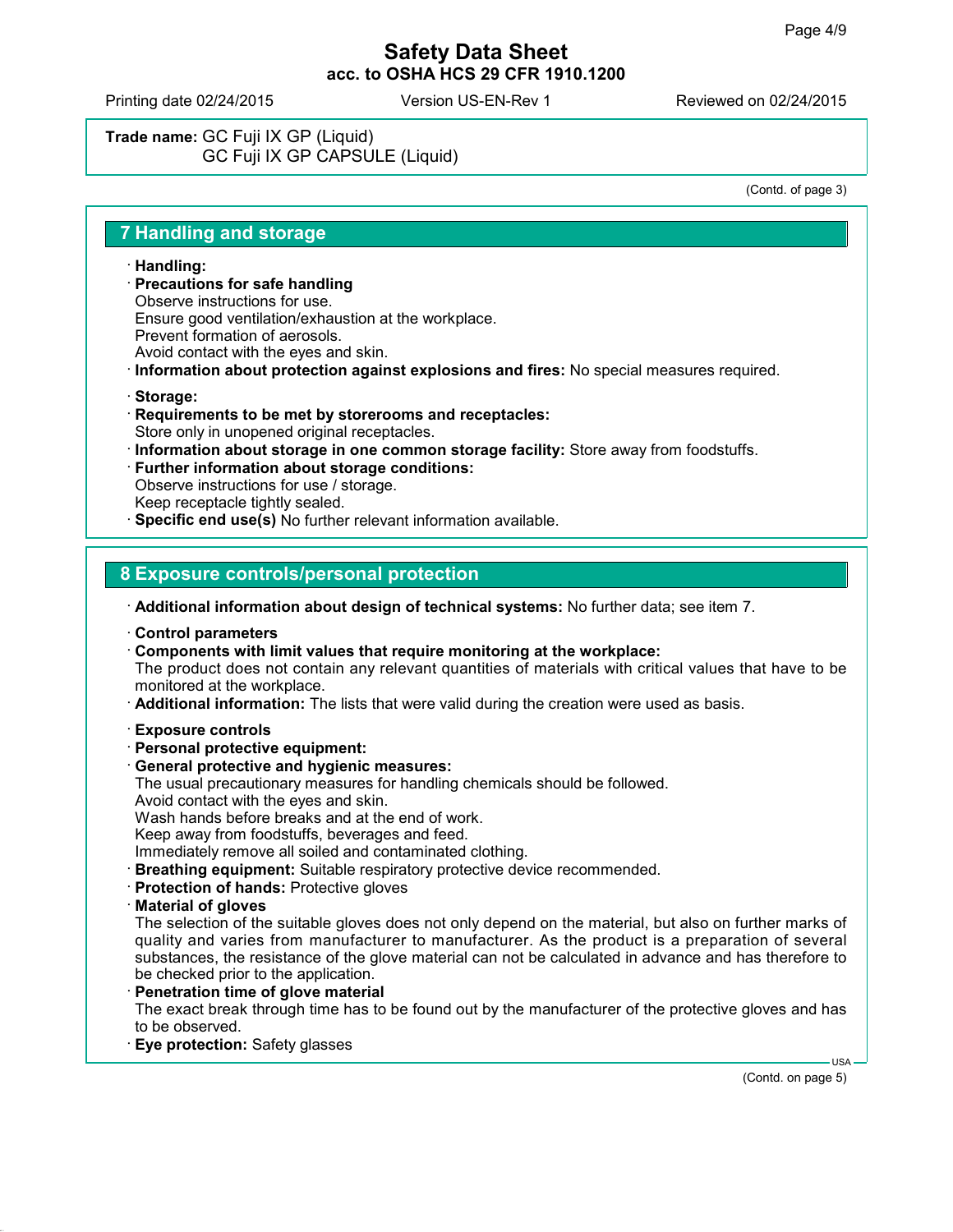Printing date 02/24/2015 Version US-EN-Rev 1 Reviewed on 02/24/2015

**Trade name:** GC Fuji IX GP (Liquid) GC Fuji IX GP CAPSULE (Liquid)

(Contd. of page 4)

| 9 Physical and chemical properties                                                                     |                                               |  |
|--------------------------------------------------------------------------------------------------------|-----------------------------------------------|--|
| · Information on basic physical and chemical properties<br><b>General Information</b><br>· Appearance: |                                               |  |
| Form:                                                                                                  | Fluid                                         |  |
| Color:                                                                                                 | Light yellow                                  |  |
| · Odor:                                                                                                | Odorless                                      |  |
| <b>Odor threshold:</b>                                                                                 | Not determined.                               |  |
| $\cdot$ pH-value at 20 °C (68 °F):                                                                     | 1.9                                           |  |
| Change in condition<br><b>Melting point/Melting range:</b><br><b>Boiling point/Boiling range:</b>      | Undetermined.<br>Undetermined.                |  |
| · Flash point:                                                                                         | Not applicable.                               |  |
| · Flammability (solid, gaseous):                                                                       | Not applicable.                               |  |
| · Ignition temperature:                                                                                | Undetermined.                                 |  |
| · Decomposition temperature:                                                                           | Not determined.                               |  |
| · Auto igniting:                                                                                       | Product is not selfigniting.                  |  |
| Danger of explosion:                                                                                   | Product does not present an explosion hazard. |  |
| <b>Explosion limits:</b><br>Lower:<br>Upper:                                                           | Not determined.<br>Not determined.            |  |
| · Vapor pressure:                                                                                      | Not determined.                               |  |
| · Density:                                                                                             | Not determined.                               |  |
| · Relative density                                                                                     | Not determined.                               |  |
| · Vapour density                                                                                       | Not determined.                               |  |
| <b>Evaporation rate</b>                                                                                | Not determined.                               |  |
| $\cdot$ Solubility in / Miscibility with                                                               |                                               |  |
| Water:                                                                                                 | Insoluble.                                    |  |
| · Partition coefficient (n-octanol/water): Not determined.                                             |                                               |  |
| · Viscosity:                                                                                           |                                               |  |
| Dynamic:                                                                                               | Not determined.                               |  |
| Kinematic:                                                                                             | Not determined.                               |  |
| · Solvent content:                                                                                     |                                               |  |
| <b>Organic solvents:</b>                                                                               | 0.0%                                          |  |
| Water:                                                                                                 | 50.0%                                         |  |
| <b>Solids content:</b>                                                                                 | 100.0%                                        |  |
| Other information                                                                                      | No further relevant information available.    |  |

# **10 Stability and reactivity**

**Reactivity** No further relevant information available.

 $-$  USA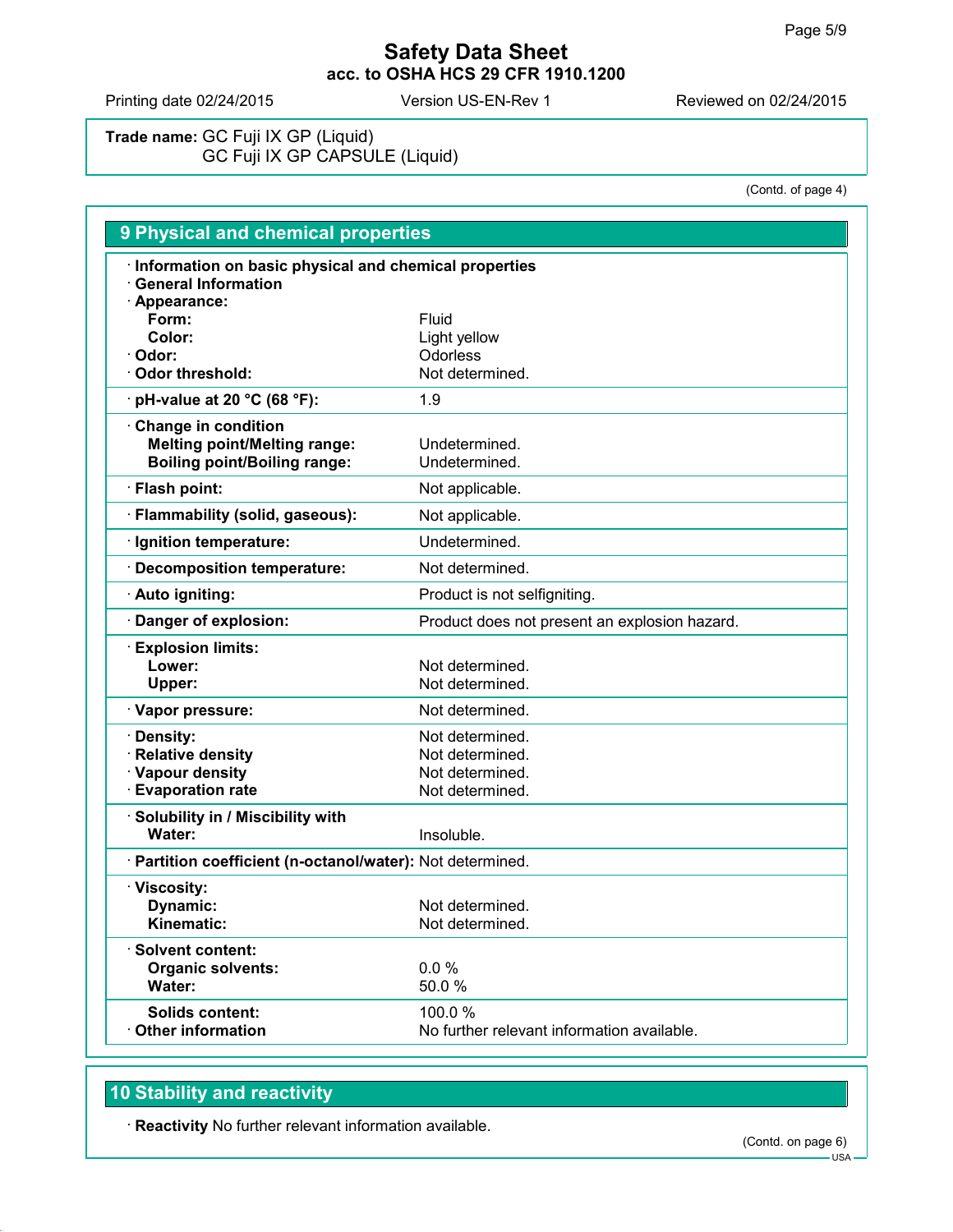Printing date 02/24/2015 Version US-EN-Rev 1 Reviewed on 02/24/2015

**Trade name:** GC Fuji IX GP (Liquid) GC Fuji IX GP CAPSULE (Liquid)

(Contd. of page 5)

**Chemical stability** Stable at ambient temperature.

**Thermal decomposition / conditions to be avoided:**

No decomposition if used according to specifications.

- **Possibility of hazardous reactions** No dangerous reactions known.
- **Conditions to avoid** No further relevant information available.
- **Incompatible materials:** No further relevant information available.
- **Hazardous decomposition products:** No dangerous decomposition products known.

# **11 Toxicological information**

- **Information on toxicological effects**
- **Acute toxicity:**
- **LD/LC50 values that are relevant for classification:** No further relevant information available.
- **Primary irritant effect:**
- **on the skin:** Strong caustic effect on skin and mucous membranes.
- **on the eye:**
- Strong caustic effect.
- Strong irritant with the danger of severe eye injury.
- **Sensitization:** No sensitizing effects known.
- **Additional toxicological information:**

The product shows the following dangers according to internally approved calculation methods for preparations:

**Corrosive** 

- **Carcinogenic categories**
- **IARC (International Agency for Research on Cancer)**
- poly(acrylic acid) 3

## **NTP (National Toxicology Program)**

None of the ingredients is listed.

### **OSHA-Ca (Occupational Safety & Health Administration)**

None of the ingredients is listed.

### **Carcinogenic categories' legend:**

IARC Group 1: The agent is carcinogenic to humans.

IARC Group 2A: The agent is probably carcinogenic to humans.

IARC Group 2B: The agent is possibly carcinogenic to humans.

IARC Group 3: The agent is not classifiable as to its carcinogenicity to humans.

IARC Group 4: The agent is probably not carcinogenic to humans.

NTP K: Known to be human carcinogen.

NTP R: Reasonably anticipated to be human carcinogen.

# **12 Ecological information**

**Toxicity**

- **Aquatic toxicity:** No further relevant information available.
- **Persistence and degradability** No further relevant information available.
- **Behavior in environmental systems:**
- **Bioaccumulative potential** No further relevant information available.
- **Mobility in soil** No further relevant information available.

(Contd. on page 7)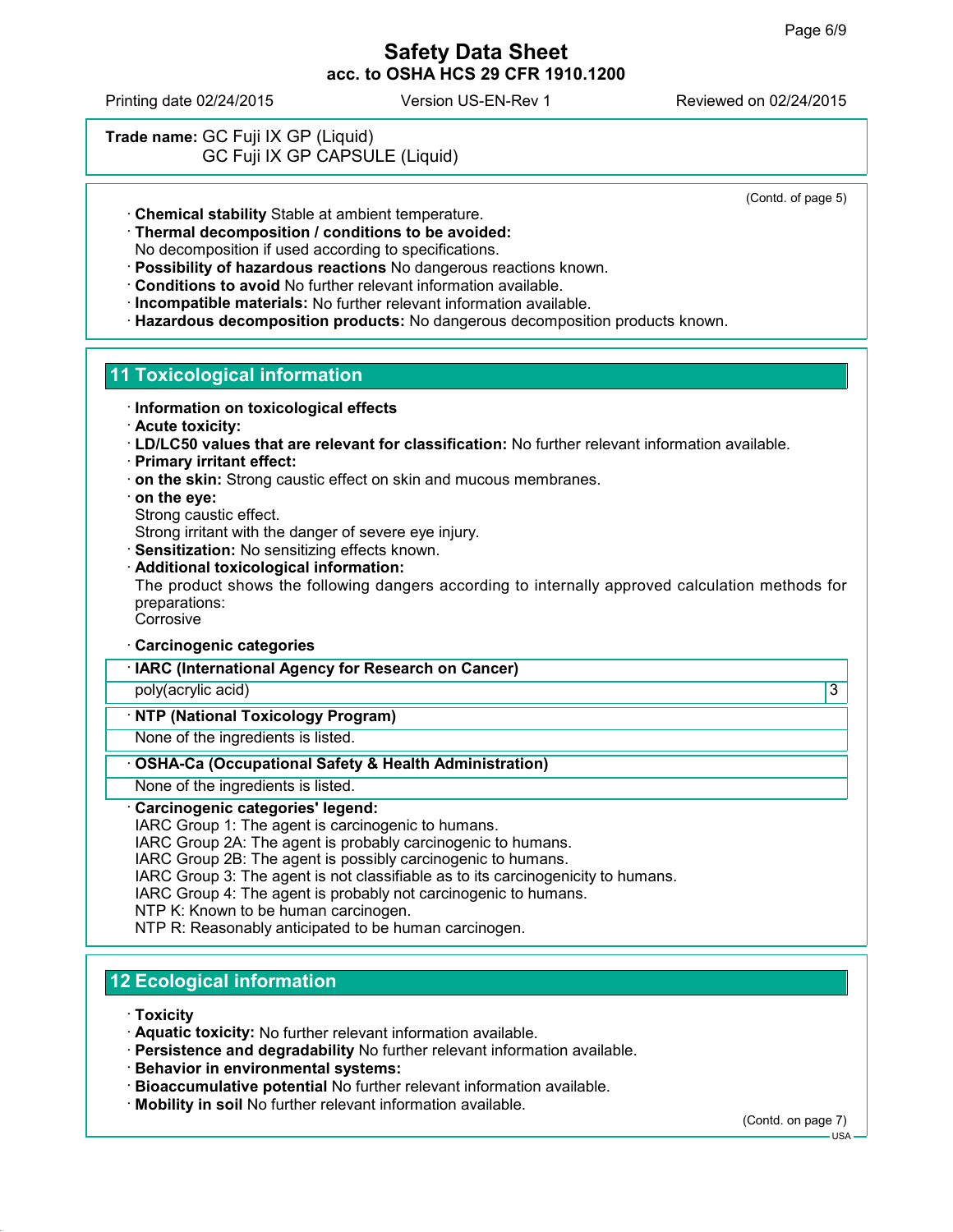Printing date 02/24/2015 Version US-EN-Rev 1 Reviewed on 02/24/2015

## **Trade name:** GC Fuji IX GP (Liquid) GC Fuji IX GP CAPSULE (Liquid)

(Contd. of page 6)

#### **Additional ecological information:**

#### **General notes:**

Water hazard class 1 (Self-assessment): slightly hazardous for water

Do not allow undiluted product or large quantities of it to reach ground water, water course or sewage system.

Must not reach bodies of water or drainage ditch undiluted or unneutralized.

Rinse off of bigger amounts into drains or the aquatic environment may lead to decreased pH-values. A low pH-value harms aquatic organisms. In the dilution of the use-level the pH-value is considerably increased, so that after the use of the product the aqueous waste, emptied into drains, is only low water-dangerous.

#### **Results of PBT and vPvB assessment**

**PBT:** Not applicable.

**vPvB:** Not applicable.

**Other adverse effects** No further relevant information available.

### **13 Disposal considerations**

#### **Waste treatment methods**

**Recommendation:**

Must not be disposed of together with household garbage. Do not allow product to reach sewage system.

- **Uncleaned packagings:**
- **Recommendation:** Disposal must be made according to official regulations.

| · UN-Number                                                                       |                 |  |
|-----------------------------------------------------------------------------------|-----------------|--|
| · DOT, ADR, ADN, IMDG, IATA                                                       | Void            |  |
| · UN proper shipping name<br>· DOT, ADR, ADN, IMDG, IATA                          | Void            |  |
| · Transport hazard class(es)                                                      |                 |  |
| · DOT, ADR, ADN, IMDG, IATA<br>· Class                                            | Void            |  |
| · Packing group<br>· DOT, ADR, IMDG, IATA                                         | Void            |  |
| · Environmental hazards:<br>· Marine pollutant:                                   | No.             |  |
| · Special precautions for user                                                    | Not applicable. |  |
| Transport in bulk according to Annex II of<br><b>MARPOL73/78 and the IBC Code</b> | Not applicable. |  |
| · UN "Model Regulation":                                                          | -               |  |

(Contd. on page 8)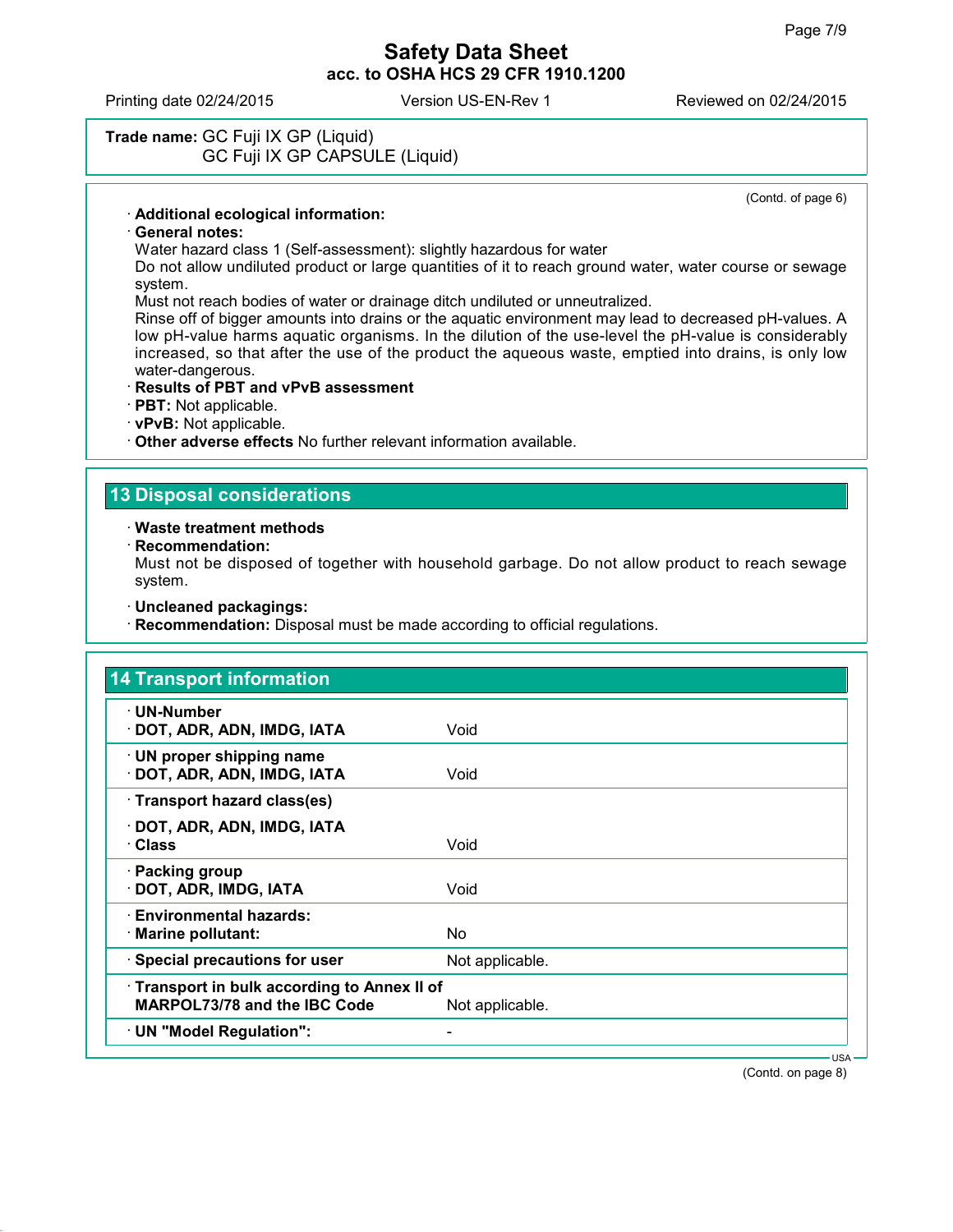Printing date 02/24/2015 Version US-EN-Rev 1 Reviewed on 02/24/2015

**Trade name:** GC Fuji IX GP (Liquid) GC Fuji IX GP CAPSULE (Liquid)

(Contd. of page 7)

## **15 Regulatory information**

 **Safety, health and environmental regulations/legislation specific for the substance or mixture SARA (Superfund Amendments and Reauthorization Act)**

**Section 355 (extremely hazardous substances):**

None of the ingredient is listed.

**Section 313 (Specific toxic chemical listings):**

None of the ingredients is listed.

**TSCA (Toxic Substances Control Act):**

All ingredients are listed.

#### **Carcinogenic categories**

**EPA (Environmental Protection Agency)**

None of the ingredients is listed.

**TLV (Threshold Limit Value established by ACGIH)**

None of the ingredients is listed.

**NIOSH-Ca (National Institute for Occupational Safety and Health)**

None of the ingredients is listed.

#### **GHS label elements**

The product is classified and labeled according to the Globally Harmonized System (GHS).

**Hazard pictograms**



- **Signal word** Danger
- **Hazard-determining components of labeling:** polybasic carboxylic acid\*\*
- **Hazard statements**

Causes severe skin burns and eye damage.

**Precautionary statements**

Do not breathe dusts or mists.

Wear eye protection / face protection.

If on skin (or hair): Take off immediately all contaminated clothing. Rinse skin with water/shower. If in eyes: Rinse cautiously with water for several minutes. Remove contact lenses, if present and easy to do. Continue rinsing.

Immediately call a poison center/doctor.

Store locked up.

Dispose of contents/container in accordance with local/regional/national/international regulations. **Chemical safety assessment:** A Chemical Safety Assessment has not been carried out.

### **16 Other information**

**Department issuing MSDS:** Regulatory Affairs

 $11S<sub>4</sub>$